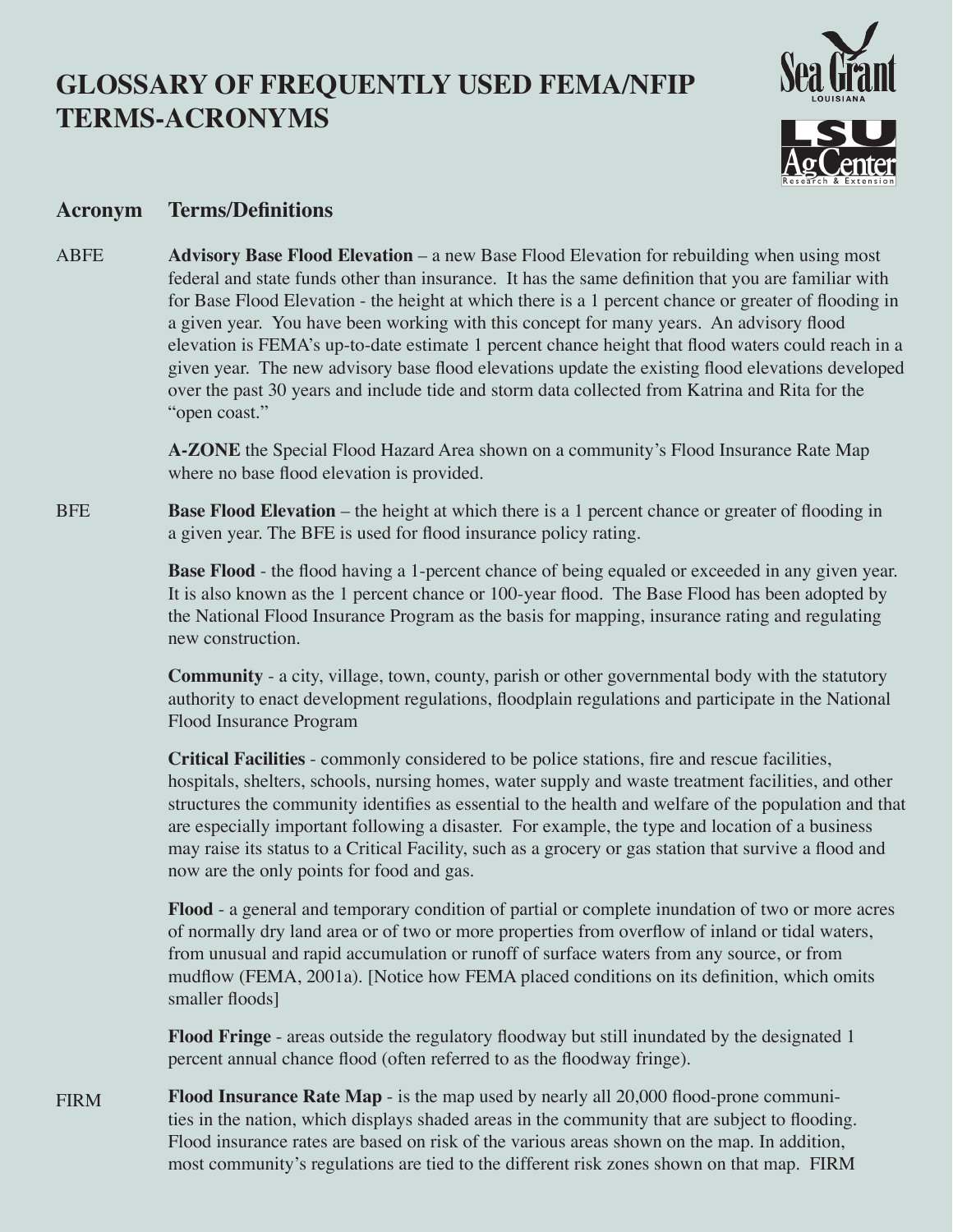may be ordered or viewed on the Internet by visiting: www.fema.gov and clicking on The FEMA Flood Map Store in the left column, or by going directly to: www.store.msc.fema.gov/ webapp/wcs/stores or by calling 1-800-358-9616.

**Floodplain (Flood-prone area)** - any land area susceptible to being inundated by water from any source.

**Floodplain Management Measures** - an overall community program of corrective and preventive measures for reducing future flood damage. These measures take a variety of forms and generally include zoning, subdivision or building requirements, and special-purpose floodplain ordinances (FEMA, 2001a).

**Floodplain Functions And Values** - the qualities of or functions served by floodplains which include but are not limited to: a) water resources values (natural moderation of floods, water quality maintenance, groundwater recharge); b) living resource values (fish, wildlife, plant resources and habitats); c) cultural resource values (open space, natural beauty, scientific study, outdoor education, archaeological and historic sites, recreation); and d) cultivated resource values (agriculture, aquaculture, forestry).

**Floodproofing** - any combination of structural and nonstructural additions, changes or adjustments to structures which reduce or eliminate flood damage to real estate or improved real property, water and sanitary facilities, structures and their contents (44CFR59.1).

**Floodway** - the channel of a river or other watercourse and the adjacent land areas that must be reserved in order to discharge the base flood without causing any cumulative increase in the water surface elevation. The floodway is intended to carry the dangerous and fast-moving water.

**Manufactured Home** - is a structure built on a permanent chassis; can be moved in one or more sections; is designed so it can be used with or without a permanent foundation when attached to required utilities; and is NOT a "Recreational Vehicle." According to FEMA the term Manufactured Home includes a mobile home and a "double wide". (44CFR59.1)

**Mitigation** - any sustained action taken to reduce or eliminate long-term risk to people and property from hazards and their effects. Mitigation to moderate or lessen potential significant impacts can be accomplished by specific design changes or commitments, restoration efforts, offsetting measures, timing of actions, or planning and development commitments. Mitigation distinguishes actions that have a long-term impact from those that are more closely associated with preparedness for, immediate response to, and short-term recovery from a specific event. (FEMA, 1997; FEMA, n.d.a)

**Mitigation Measures** - actions that can be taken to reduce property damage and the threat to life and public health from flooding and other hazards.

**Nonstructural Measures** - the people approaches that address the susceptibility of people to flooding or modify the impacts of flooding.

- 1. **SUSCEPTIBILITY:**
- a. Acquisition and relocation
- b. Floodplain regulations and building codes
- c. Development and redevelopment policies
- d. Floodproofing and elevation in place
- e. Disaster preparedness and response plans
- f. Flood forecasting and warning systems